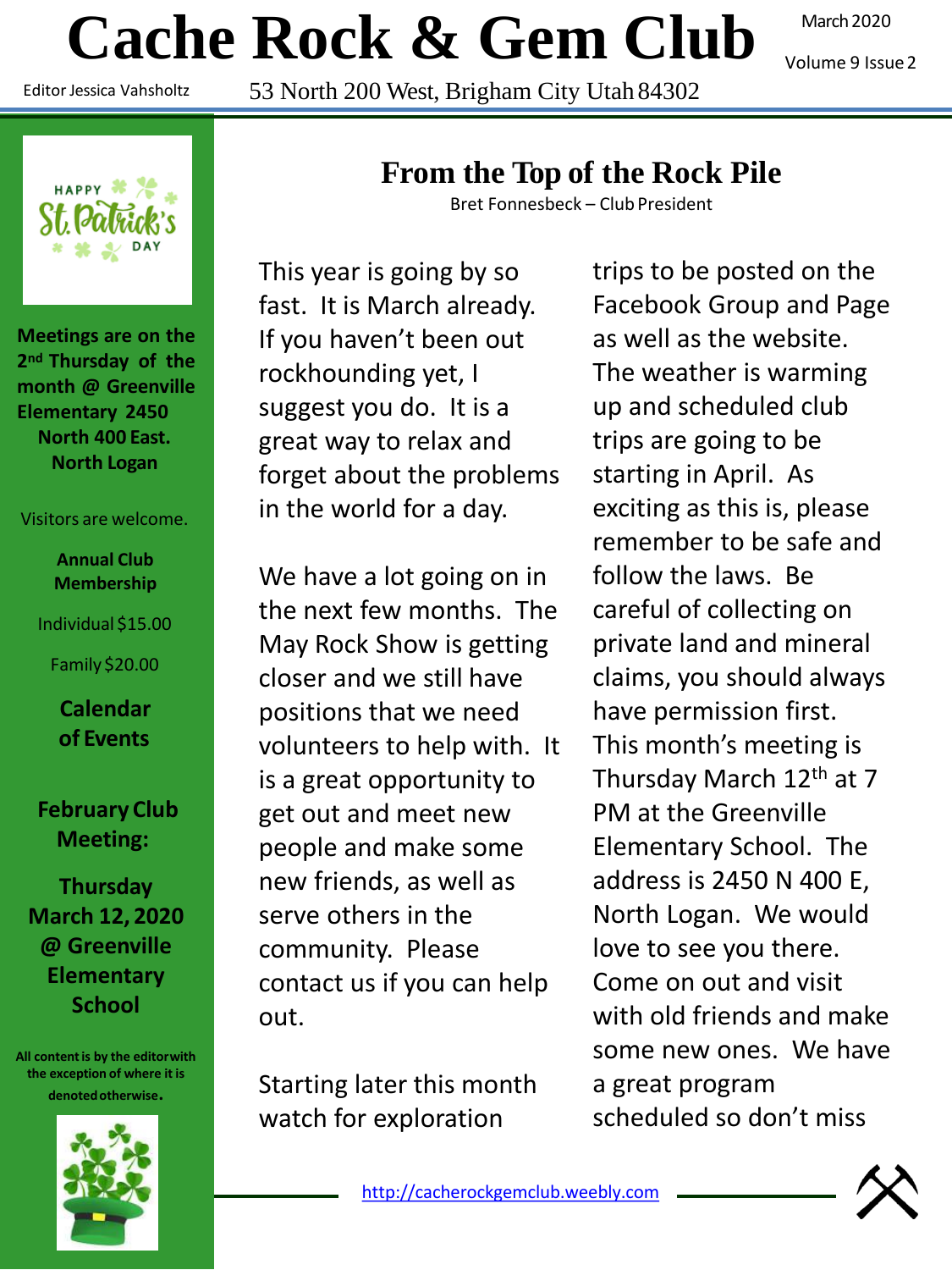## **Presidents Message Continued:**

it. Also, we still need donations for the door prizes and kids club bags for the show. We will be filling the bags next month so if you have rocks to donate please bring them along.

We have a great club with wonderful members, so come out and be a part of it. See you all at the meeting. Thanks for all you do,

**Bret Fonnesbeck President Cache Rock and Gem Club**

### **First Presidents Message**

So what does Facebook have to do with rockhounding? Come to this month's meeting and find out!

In today's world of smart phones and digital tablets, the world truly is at your fingertips. This month's program will offer coaching on social media and show how Facebook can connect Cache Rock & Gem Club members to rock enthusiasts here in Utah and worldwide. Reminiscent of popular newspapers and magazines of the past, today's digital world

offers instant rockhounding news and events.

Join us for this month's program and see how you can benefit from what Facebook has to offer. See you there!

P.S. Remember to bring an item for the rock exchange table. Give One = Take One.

**Patrick Carroll 1 st VP Cache Rock and Gem Club**

# **Upcoming Trips**

**April 4th Wendover Day Trip**

**April 11th Northwest Federation Show Fieldtrip @ Weber County Fairgrounds**

**April 24th -26th Topaz Trip**

**May 23rd Blue Forest (Wyoming) Day Trip**



[http://cacherockgemclub.weebly.com](http://cacherockgemclub.weebly.com/)

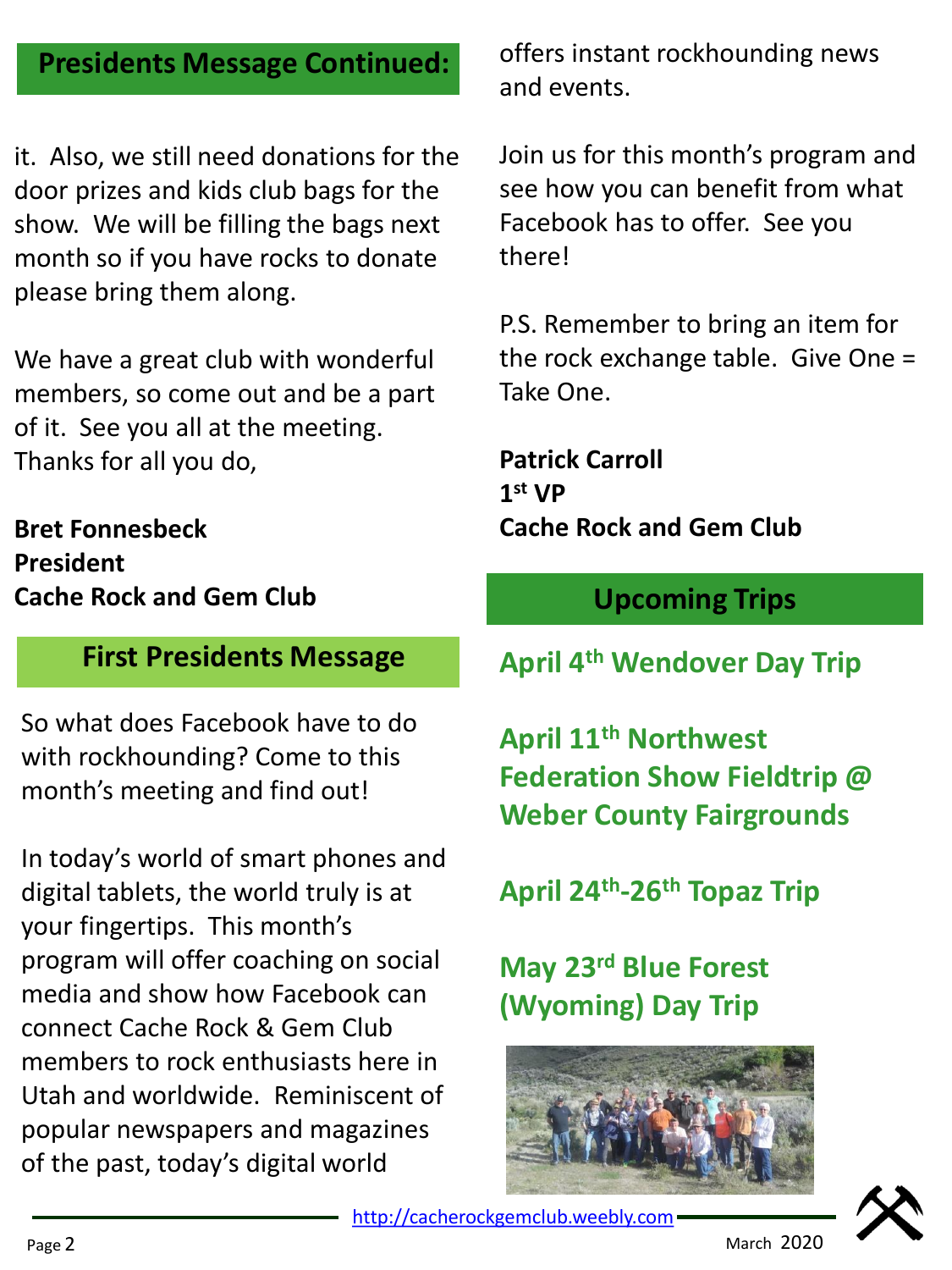### **Chairman of the Board Message** to think about setting up a display case

We are starting into March, and getting closer to show time in May. The show will be at the new center at the fair grounds and we really need to have help manning this place.

For our meeting this month, we will start to fill bags for the kids table so if you have some small rocks or just something that the kids would be interested in, please bring them. This is a fun time to sit, visit, and fill bags, and it really needs to be done for the kids table. Most of the money that we make on the kids table goes back into the kids club for their activities during the year.

We are also in need of items to put out on the silent auction table and also start for the show.

We will be having our food booth again this year and will need help working that. If you have a Food Handler's permit, that will help a lot. We will be passing around a list to ask you to sign up and volunteer to help us at the show. Please sign up for as many things as you have time for. I will be working with Bret to send out notes to everyone as we see the need to man a booth, security or the many items that come up. Hope to see all of you this Thursday March 12<sup>th</sup>.

**Gary Warren. Chairman of the Board Cache Rock and Gem Club**



# **Club Spotlight of the Month Gary & Sally Warren**

Gary and Sally first became interested in rockhounding when their close friends, Dave and Kathy Farnsworth, had talked to them about going to Topaz Mountain. They decided to check the place out. When they got there, they saw two ladies screening for topaz. The two ladies offered them to borrow their screens while they went down to camp. After they went to the suggested spots and sifted out some nice topaz, Gary and Sally were hooked. (continued page 4)

[http://cacherockgemclub.weebly.com](http://cacherockgemclub.weebly.com/)

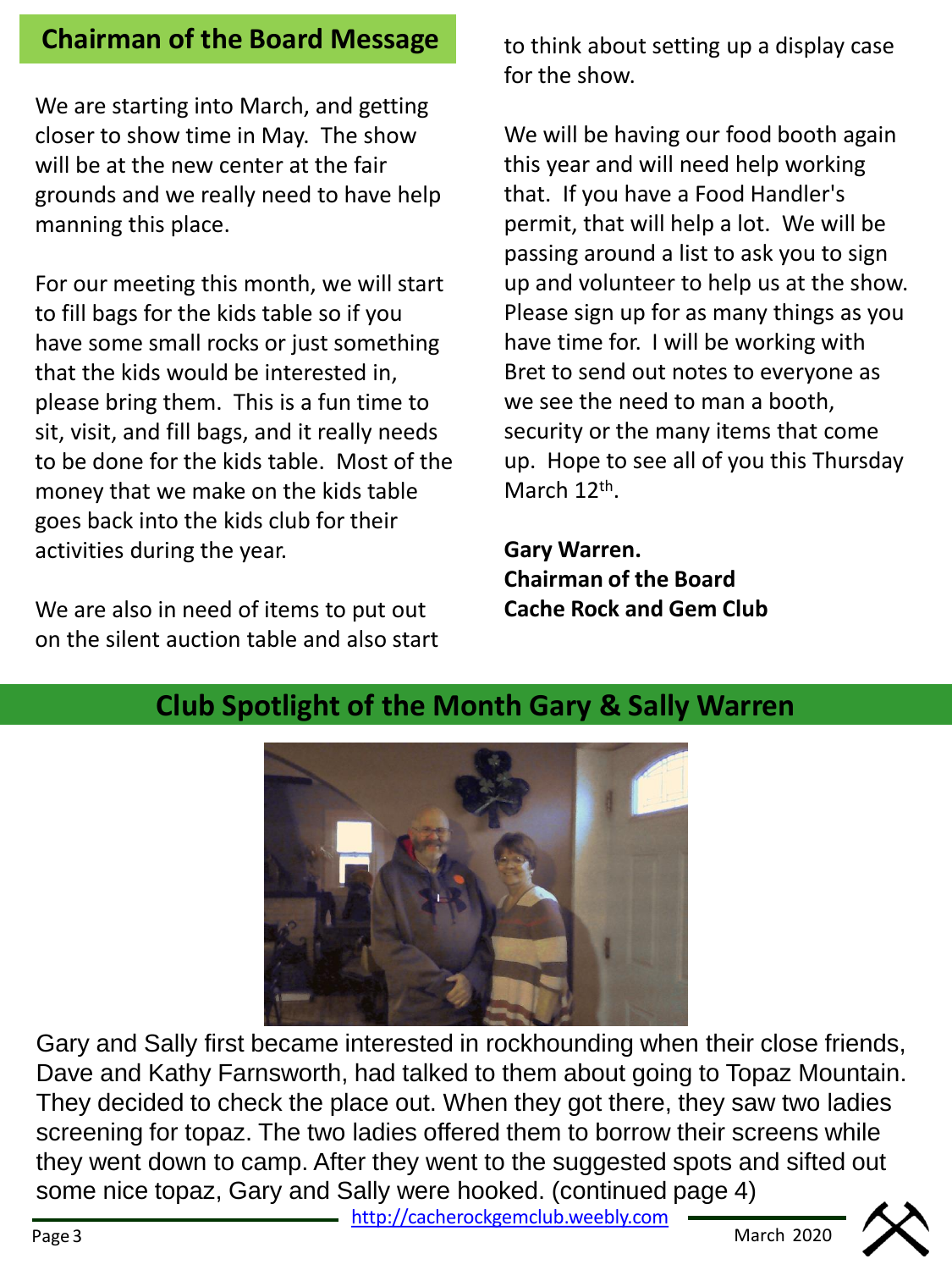# **Club Spotlight of the Month Gary & Sally Warren Continued:**

Gary and Sally Warren have been members of Cache Rock and Gem Club since 2003. When they first joined the club, there were only three to five other members. The president told Gary that he was quitting, and since no one else in the club wanted to be president, they were going to shut the club down. And Gary said, "Well, I think if it means that it's going to close, I will do it."

Gary and Sally started knowing nothing, just like anybody else. The club didn't have any idea how to run one or what was expected either. That's how committed to rockhounding these guys were-- willing to be the president of a club with no experience whatsoever just so they could continue to learn? That's pretty cool. But members like McKay Anderson helped them a lot, showing them places to find things, helping them identify rocks, and lots of other little, helpful things. Another helpful member was Jay Anderson, who came back after learning that the club was starting up again. Oh, and do you like to use the rock shed? You can thank Sally for that. That was her idea.

Gary and Sally helped with the creation of Rockhounding Utah, Rockhounding Colorado, and Rockhounding Nevada. They had travelled a total of 4,000 miles, visiting at total of 69 locations, in the making of Rockhounding Utah, and they had taken a couple of photographs along the way. Well, the co-writer told them that he had changed his mind and wanted pictures of *all* of the locations, and he wanted it done within three days. After driving like crazy and pitching tents in random locations, they somehow managed to get the job done. It was one of the most frantic experiences of their lives.

When you go to Gary and Sally's house, you can tell that they love rockhounding. Their front yard is covered in beautiful geodes and rocks, and inside they have a huge display case filled with specimens. One of Sally's favorite specimens are two pieces of Vernon wonderstone. Every time they'd go down to Vernon, she'd think "I wonder if I can find a heart," knowing that it was probably impossible. But she found one on two separate trips! And they weren't lopsided either.

A couple of Gary's favorite specimens is a slab of Tiger Jasper. It was originally called Tiger Jasper until people started calling it Chicken Scratch Jasper. Then one day Gary made a slab to find a perfectly formed tiger. He was like, "Ha! I knew it! It's officially Tiger Jasper." Another favorite specimen of his is what he calls his "crystal skull". He was down in Dugway when he found a massive triplet geode formation. As he tried to get it out, he heard two separate cracks, to his dismay, knowing that the two connected geodes had broken off. But when he found the geode, the two side geodes and left holes in it, making it look like a skull. If anything, it was fortunate that the other two had broken off! Another favorite of his is a piece of topaz which was featured on the cover of his book, Rockhounding Utah.

Outside of rockhounding, Gary and Sally love to travel, which is probably good, since Gary served in the US Navy. They've both lived in Japan and Morocco (where, surprisingly, they met Dave and Kathy Farnsworth), and Gary has been to Guam, the Philippines, England (where he served his mission), and all over Europe with his friend. Gary and Sally have been to too many states to count. When going on trips, it's hard for them to not pick up a few rocks here and there.

Sally is very creative. She likes to make cabochons and bezel them in beadwork. They're actually quite beautiful pieces and are unique to anything I've ever seen in rock and gem shows. She also is a talented piano player and loves music, especially songs from musicals.

The two of them have four children, 15 grandkids, and 11 great grandkids. They also have 5 chickens, two dogs, and two cats (one of which lovingly patted my keyboard during the interview).They have been married for 51 years and are such a fun, spur of the moment couple. It is refreshing to be around them and to feel their love for rocks and people, and they have been the backbone of our club.



Gary's Topaz



Sally's Cabochons Gary's "Crystal Skull" [http://cacherockgemclub.weebly.com](http://cacherockgemclub.weebly.com/)





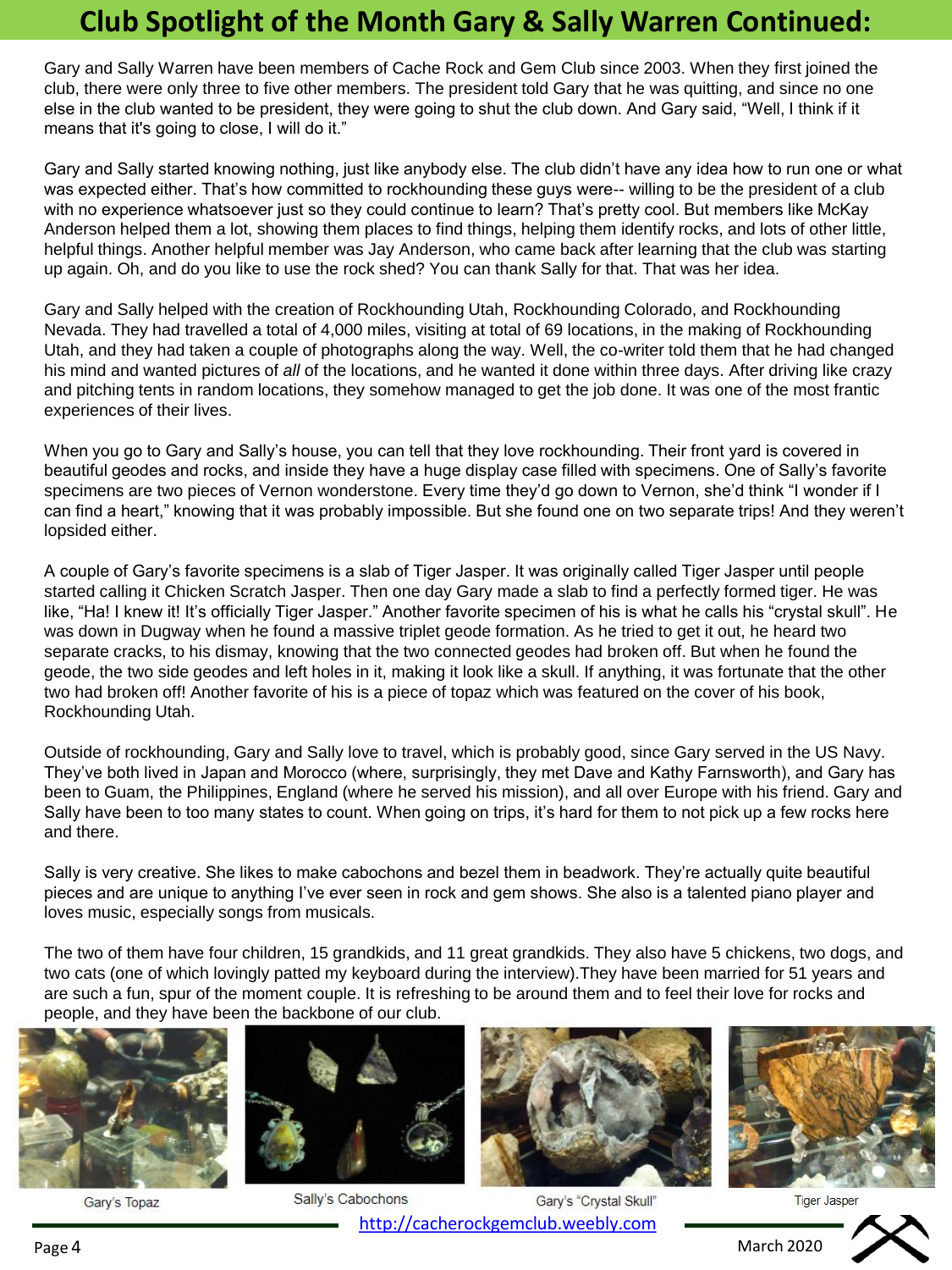# **March Birthstone**

Happy March

Birthstone - Aguamarine associated with courage, loyalty, fealty  $\ast$ riendship

Aquamarine is Latin for aqua (water) & marina (the sea). The serene Caribbean sea

### Junior Members

Color The Princess of Rockland & Help Her Find Her Lost Aquamarine







[http://cacherockgemclub.weebly.com](http://cacherockgemclub.weebly.com/)



March 2020

sailors, worn to guarantee a safe voyage. Aquamarine's pale, crystalline blue color complements a soft and pastel spring **Start Here** 

### Junior Members in Action

Courtesy: madisonaubrey.com

color of aquamarine is thought to cool the temper and keep one peaceful, allowing the wearer to remain calm and levelheaded. despite provocation. The aquamarine was a talisman to protect

wardrobe, but also contrasts nicely with richer hues.











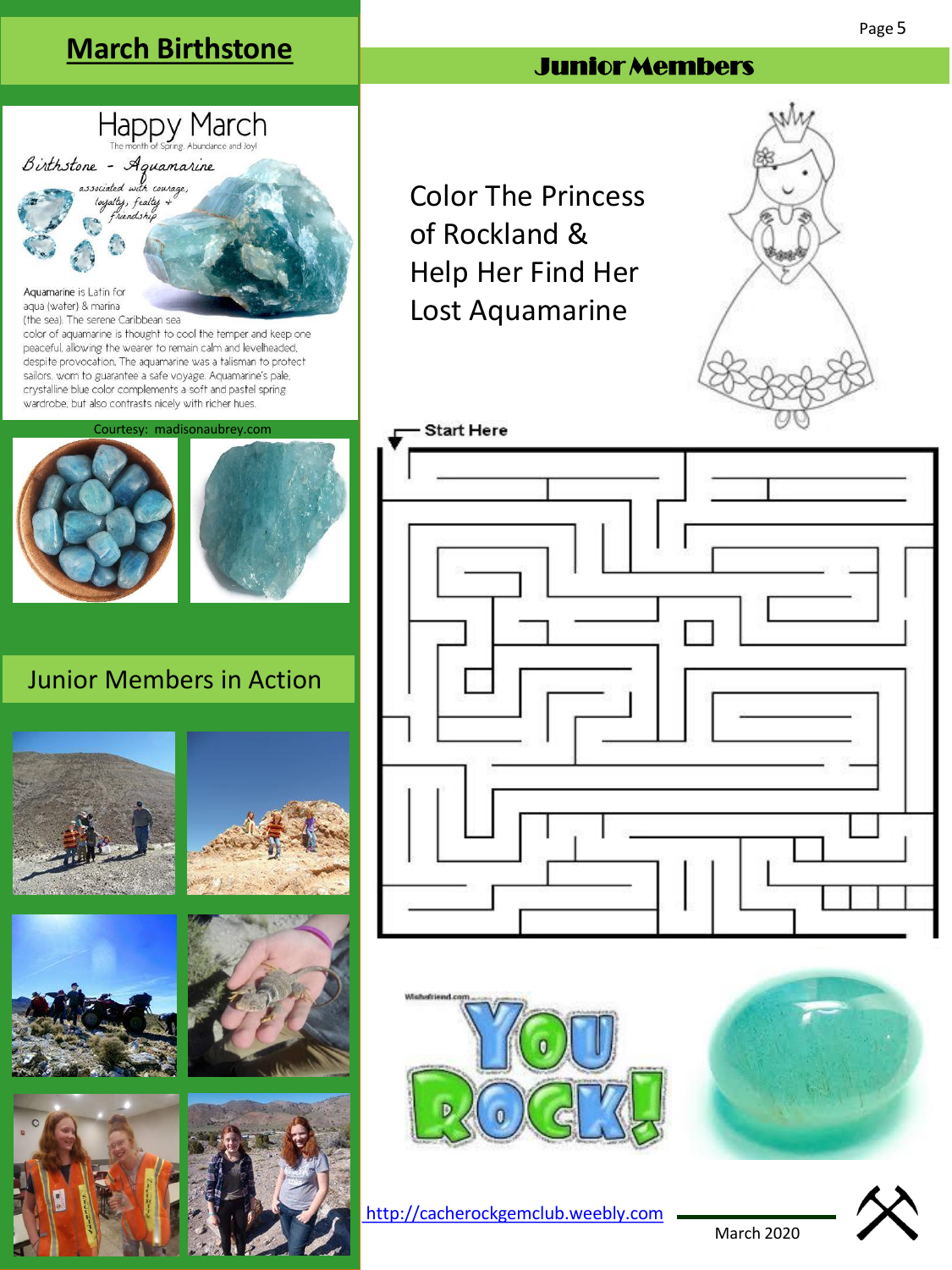

#### **Bob & Maria Stewart** Mexicanroseagate.com

We have been assembling a large collection of silicates, mainly agate, jasper and quartz from Mexico for over 10 years. We are now offering our collection for sale online and at various rock and gem shows. Our mission is to find, collect and sell the finest agate, jasper, geodes and other forms of chalcedony, mainly from family-owned property in Mexico, to offer to you at affordable prices.

#### **Craig's Wire Wrappings**

Professional quality wire wrapping of cabochons. Tree of Life pendants and gemstone necklaces. Also wrap coins, crystals or unusual shape stones, sea glass or tumbled glass. I wrap with copper, sterling silver and gold wire. Club member discount. See examples on FB, Craig's Wire Wrappings. 435.730.5556.